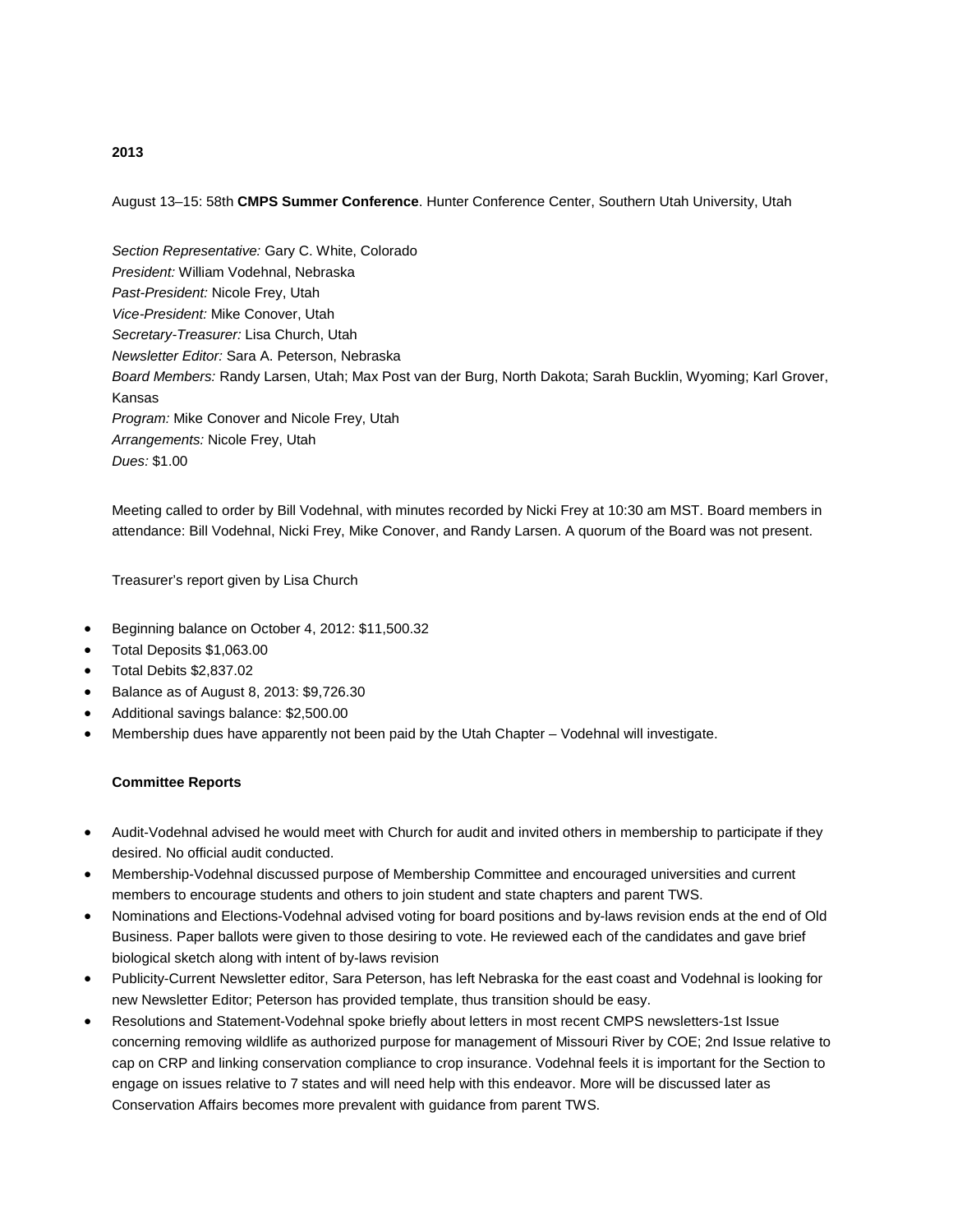### **Old Business**

- TWS Council Report by Gary White.
- o White advised that Ken Williams is the new Executive Director and Katie Edwards has replaced Shannon Pederson for Certification Program and Section/Chapter Management. Council will be having a retreat with Williams to discuss and plan new direction.
- o Membership Database discussed and Council looking for new ways to get people to join TWS. Several ideas were discussed to attract membership and all should send ideas to White. Need to demonstrate the Society's impact on knowledge transfer.
- o White and Vodehnal discussed TWS financial issues and assured that Council is progressing with resolving financial issues. Council is addressing \$1 million shortfall or loss of \$120,000/year for past 8 years. TWS has cut services this year and more cuts are expected in ensuing years until shortfall can be rectified. One service cut by parent TWS this past year was Leadership Institute and Chapters/Sections were asked along with other donors to keep this important program going. Stay tuned as more is to come.
- CMPS Student Travel Grant name change to Wayne Sandfort Student Travel Grant was discussed as Bob Lanka and Len Carpenter had visited with Wayne's widow to see if she was okay with changing the name in honor of Wayne. Sandfort was first president of CMPS Section and supported young professionals and students. Motion by Bob Wood, 2nd by Carl Wolfe to change the name in honor of Wayne Sandfort. Motion carried by vote of 15 yes, 0 opposed.
- Close of Elections-Final tally of votes by Randy Larson.

## **New Business**

- Introduction of New Officers-Karie Decker (NE) is the new President Elect. Sara Bucklin (WY) and Karl Grover (KS) are leaving the board in the at-large positions and replaced by Emily Munter (NE) and Andrea Orabona (WY). Also, the by-laws have now officially changed to allow electronic voting and elections would cease 14 days prior to the annual meeting to facilitate and encourage newly elected board members to attend. Vodehnal destroyed the ballots.
- Section Dues-Vodehnal was contacted by parent TWS inquiring if Section desired to change CMPS membership dues. Consensus of those in attendance was to keep the dues the same.
- Conservation Affairs Network-Vodehnal advised several section representatives have been working with Laura Bies and Terra Rentz from TWS Government Affairs to get Conservation Affairs within State Chapters/Sections more organized. There is a need to provide greater involvement within State Chapters/Sections, communications between State Chapters/Sections/parent TWS, etc. A draft template of how Conservation Affairs was provided to Section Presidents and more will be discussed next week in a conference call and during the annual meeting in October in Milwaukee.
- AFWA Letter Sign On-Vodehnal advised that CMPS has been contacted by TWS Government Affairs and Association of Fish and Wildlife Agencies (AFWA) to sign onto a letter to save funding for State and Tribal Wildlife Grants, North American Wetland Conservation Fund, Neotropical Migratory Bird Fund, Forest Legacy Program, and Land and Water Conservation Fund. Funding has been eliminated in House Interior, Environment, and Related Agencies Subcommittee. Mike Conover motioned, 2nd by Jim Hayes to support and sign onto AFWA letter. Motion carried.
- TWS Rangeland Working Group-Vodehnal advised that this is a new working group being organized by parent TWS with Megan K. Clayton as the first chair. First meeting will be during the annual meeting in Milwaukee and this will not be recognized as a formal working group until there are 100 members and survived a 3-year probation period.
- 8th International Congress for Wildlife and Livelihoods on Private and Communal Lands-Del Benson was present to invite CMPS to be a sponsor for this meeting to be held September 7-12, 2014 in Estes Park, Colorado. Wyoming is scheduled to host next meeting of CMPS and Colorado declined to host CMPS meeting and 8th International